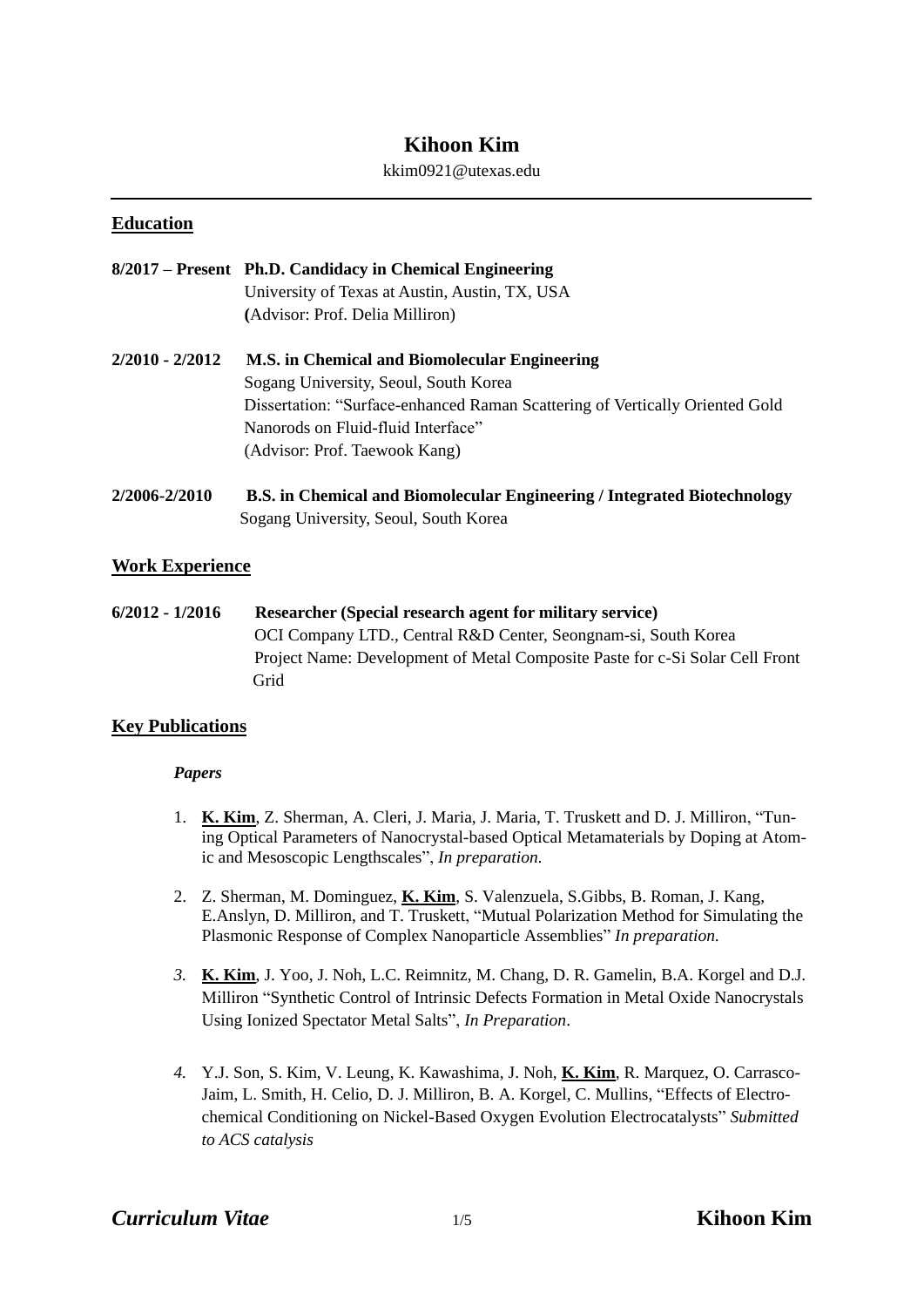- *5.* **K. Kim**, L.C. Reimnitz, S.H. Cho, J. Noh, Z. Dong, S.L. Gibbs, B.A. Korgel, D.J. Milliron "Effect of Non-incorporative Cations on the Size and Shape of Indium Oxide Nanocrystals," *Chemistry of Materials.*, 32, 9347, **(2020)**. *'Selected as a' Front Cover'.*
- 6. S.H. Cho, K.M. Roccapriore, C.K. Dass, S. Ghosh, J. Choi, J. Noh, L.C. Reimnitz, S. Heo, **K. Kim**, K. Xie, B.A. Korgel, X. Li, J.R. Hendrickson, J.A. Hachtel, and D.J. Milliron "Spectrally Tunable Infrared Plasmonic F,Sn:In<sub>2</sub>O<sub>3</sub> Nanocrystal Cubes," *Journal of Chemical Physics*, 152 **(2020)**.
- 7. **K. Kim**\*, H. S. Han\*, I. Choi, C. Lee, S. Hong, S. Suh, L. P. Lee and T. Kang "Interfacial Liquidstate Surface-enhanced Raman Spectroscopy", *Nature Communications*, 4, 2182, **(2013)**. (\*Equal Contribution) *'Featured on Korean News Papers'.*
- 8. **K. Kim**\*, E. Jeong\*, I. Choi\*, S. Jeong, Y. Park, H. Lee, S. H. Kim, L. P. Lee, Y. Choi and T. Kang, "Three-dimensional Reduced-symmetry of Colloidal Plasmonic Nanoparticles", *Nano Letters*, 12(5), 2436, **(2012)**. (\*Equal Contribution) *'Featured on Korean News Papers'.*
- 9. 3. I. Choi, Y. I. Yang, E. Jeong, **K. Kim,** S. Hong, T. Kang and J. Yi "Colorimetric Tracking of Protein Structural Evolution Based on the Distance-dependent Light Scattering of Embedded Gold Nanoparticles". *Chemical Communications***,** 48, 2286, **(2011)**. *'Selected as a' Inside Front Cover' and featured on Korean News Papers'.*
- 10. 4. Y. I. Yang, E. Jeong, I. Choi, S. Lee, H. D. Song, **K. Kim** Y. Choi, T. Kang, and J. Yi, "Simultaneous Optical Monitoring of the Overgrowth Modes of Single Asymmetric Hybrid Nanoparticles", *Angewandte Chemie International Edition*, 50 (20), 4633, **(2011)**. *'Selected as a 'Cover Page Article' and 'Hot Paper' and featured on Korean News Papers'.*

# *Patents (Issued)*

1. M. Oh, **K. Kim**, and S. K. Kang, "Nonhomogeneity Cu-Ni Composite and Method for Synthesizing Thereof" Korean Patent No. 1017033860000, **(2017)**.

2. S. K. Kang, **K. Kim**, M. Oh, and H. R. Kim, "Electrolytic Plating Electrode and Plating Apparatus Comprising Thereof", Korean Patent No. 1016645400000, **(2016)**.

# *Curriculum Vitae* 2/5 **Kihoon Kim**



**CM** MATERIALS







# ChemComm



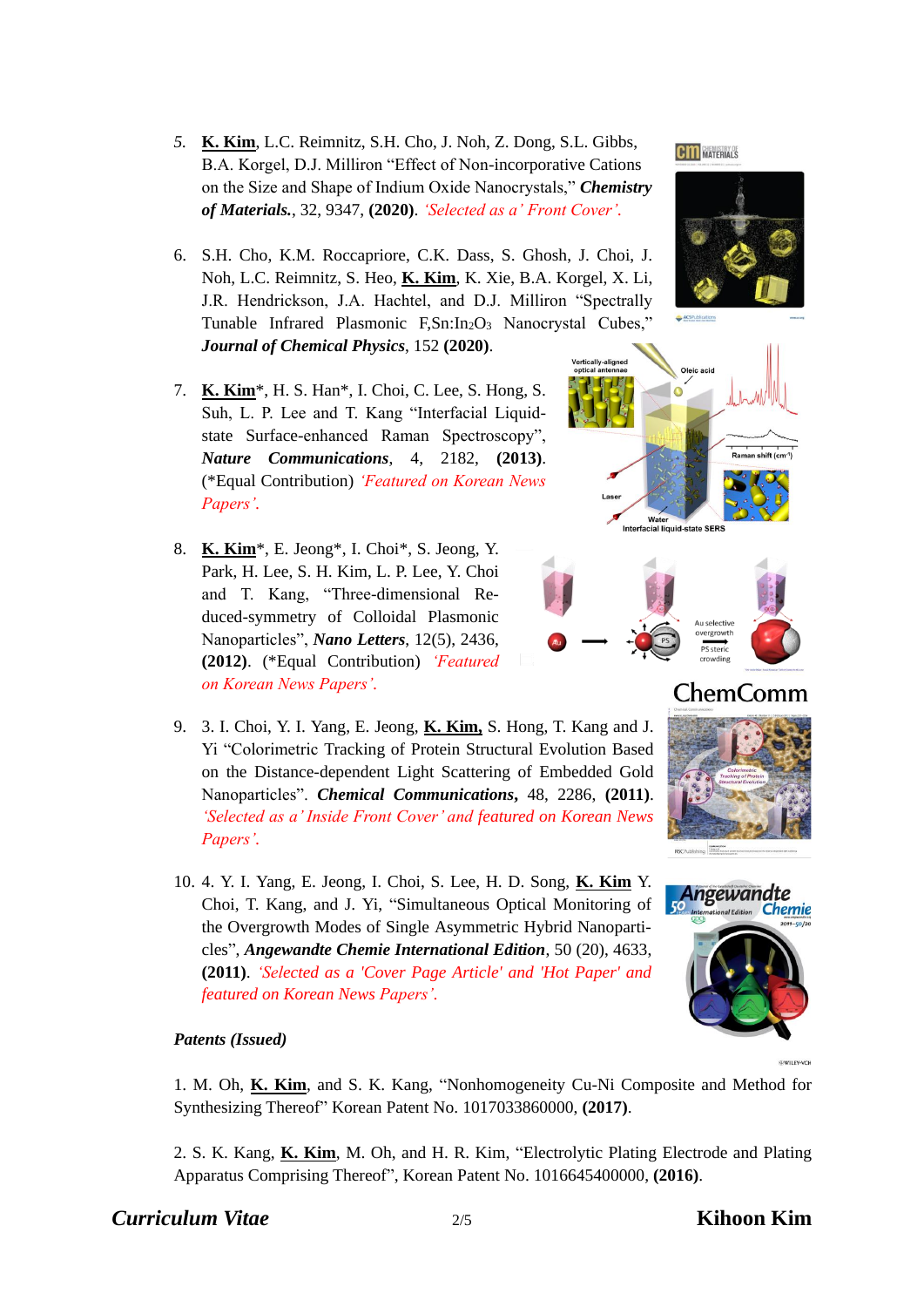3. **K. Kim**, S. K. Kang, and M. Oh, "Method for Manufacturing Metal Complex", Korean Patent No. 1016761310000, **(2016)**.

4. **K. Kim**, S. K. Kang, and M. Oh, "Front Electrode of Solar Cell and Method for Manufacturing the Same", Korean Patent No. 1016331920000, **(2016)**.

5. **K. Kim**, S. K. Kang, M. Oh and H. R. Kim, "Preparing Method of Metal Complex Having Excellent Surface Properties", U.S. Patent No. 20150079414, Japanese Patent No. 27059271, Chinese Patent No. 104439271, Korean Patent No. 1013003210000, **(2015)**.

6. **K. Kim**, C. Lee, H. S. Han, T. Kang, "Device for Detecting SERS Active Particles at a Liquid-liquid Interface", Korean Patent No. 1013397310000, **(2013)**.

7. **K. Kim**, C. Lee, H. S. Han, T. Kang, "Assay Method Using SERS Active Particles at a Liquid-liquid Interface", Korean Patent No. 1013003210000, **(2013)**.

#### *Presentations*

#### ➢ *International*

1. **K. Kim**, H. S. Han, C. Lee, E. Jeong, S. Jeong and T. Kang, "Surface-enhanced Raman Scattering (SERS) of Self-oriented Colloidal Gold Nanorods", Materials Research Society Fall Meeting, **(2011)**.

2. **K. Kim**, E. Jeong, Y. Park, Y. Choi, H. Lee, and T. Kang, "Steric Hindrance-mediated Fabrication of Asymmetric Plasmonic Nanoparticles in a Solution", Materials Research Society Fall Meeting, **(2011)**.

3. C. Lee, **K. Kim**, E. Jeong, S. Jeong, H. S. Han, W. Lee, and T. Kang, "Self-Orientation of Nanoparticles at the Oil/Water Interface", Materials Research Society Fall Meeting, **(2011)**.

4. **K. Kim**, E. Jeong, Y. Park, I. Choi, H. Lee, S. H. Kim, L. P. Lee, Y. Choi, and T. Kang, "Controlled Overgrowth of Gold on Gold/PS Dimeric Nanoparticle in a Solution", IEEE NMDC, **(2011)**.

5. **K. Kim**, H. S. Han, C. Lee, E. Jeong, S. Jeong and T. Kang, "Self-assembly of Plasmonic Nanoparticles on Fluid-fluid Interface for Surface-enhanced Raman Scattering", IEEE NMDC, **(2011)**.

6. C. Lee, **K. Kim**, E. Jeong, S. Jeong, H. S. Han, W. Lee, and T. Kang, "Orientation and Position of Nanoparticle at the Oil/Water Interface", IEEE NMDC, **(2011)**.

# ➢ *Domestic*

1. C. Lee, **K. Kim**, and T. Kang, "Synthesis of Multifunctional Au Nanorod : Magnetic Core Inside", The Korean Society of Industrial and Engineering Chemistry Spring Meeting, **(2011)**.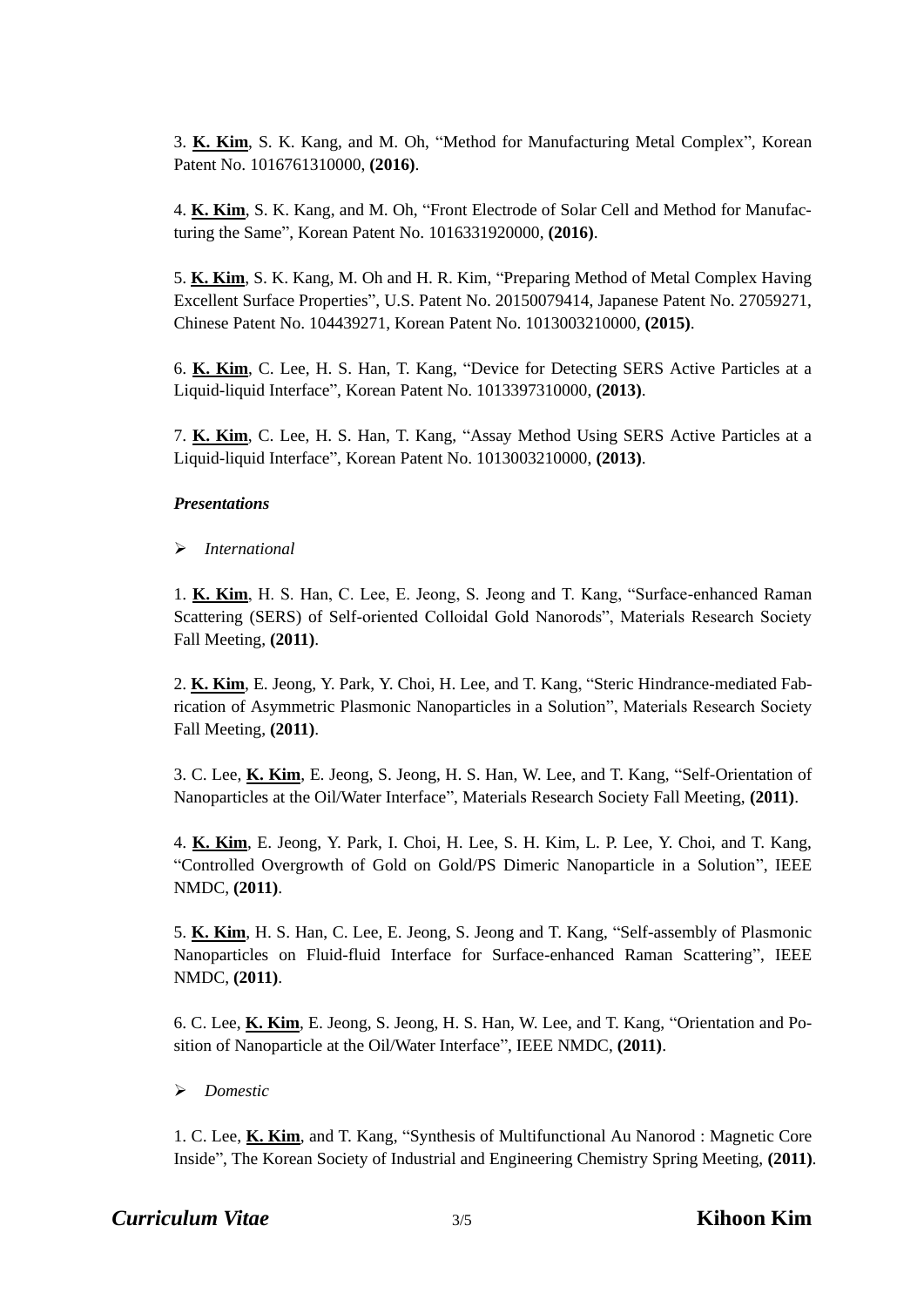2. **K. Kim**, H. S. Han, C. Lee, E. Jeong, S. Jeong and T. Kang, "Label-free Optical Sensing of Self-aligned Plasmonic Nanoantennae on a Liquid-liquid Interface", The Korean Society of Industrial and Engineering Chemistry Fall Meeting, **(2011)**.

3. **K. Kim**, H. S. Han , C. Lee, E. Jeong, S. Jeong, and T. Kang, "Mass Transfer-Driven Preconcentration on Fluid-fluid Interface for Optical Sensing", The Korean Society of Industrial and Engineering Chemistry Fall Meeting, **(2011)**.

4. S. Jeong, **K. Kim**, H. S. Han, C. Lee, E. Jeong, and T. Kang, "Wet Chemical Synthesis of Magnetic-Plasmonic Nanoantenna", The Korean Society of Industrial and Engineering Chemistry Fall Meeting, **(2011)**.

5. **K. Kim**, S. Lee, Y. I. Yang, J. Yi, Y. Choi, and T. Kang, "A Novel Strategy to Realize Ratiometric Detection Using Metallic Nanoarpticles", Korean Institute of Chemical Engineers Fall Meeting, **(2010)**.

6. **K. Kim**, E. Jeong, Y. Choi, L. P. Lee, and T. Kang, "Innovative Solution-based Approach to Synthesize Gold Nanocrescent", Korean Institute of Chemical Engineers Fall Meeting, **(2010)**.

# **Detailed Research Experience**

| 8/2017-Present | [UT Austin, NSF] Synthesis of Metal Oxide Nanocrystals (NCs) and Their<br><b>Application to Optics Based on Self-assembled Structure</b><br>-Morphology control of metal oxide NCs<br>-Control of intrinsic defects of metal oxide NCs<br>-Empirical study of defective indium oxide band structure and its application<br>-Development of plasmon based optical metamaterial using metal oxide NCs                                                                                                                                                                                                                                                |
|----------------|----------------------------------------------------------------------------------------------------------------------------------------------------------------------------------------------------------------------------------------------------------------------------------------------------------------------------------------------------------------------------------------------------------------------------------------------------------------------------------------------------------------------------------------------------------------------------------------------------------------------------------------------------|
| 6/2012-1/2016  | [OCI] Development of Metal Paste for c-Si Solar Cell Front Grid Using Metal<br><b>Composite Microparticle</b><br>-Synthesis of Cu microparticle<br>-Synthesis of Ag coated Cu, Cu-alloy microparticle (10~40 wt % Ag coating)<br>-Paste rheology test $&$ resistivity measurement                                                                                                                                                                                                                                                                                                                                                                  |
| 2/2010-2/2012  | [Sogang Univ.] Synthesis of Noble Metal Nanoparticle and Their Optical Ap-<br>plications Based on Self-assembled Structure<br>-Synthesis of gold nanoparticle and studying growth mechanism using optical mi-<br>croscope (Collaboration with Seoul National University)<br>-Assembly of anisotropic gold nanoparticle at the liquid-liquid interface and its op-<br>tical application based on surface-enhanced Raman scattering (SERS) (Collabora-<br>tion with University of California at Berkeley)<br>-Development of gastric cancer diagnosis system based on SERS (Collaboration<br>with Catholic Univ. of Korea Seoul ST. Mary's Hospital) |

# **Techniques and Skills**

# *Curriculum Vitae* 4/5 **Kihoon Kim**